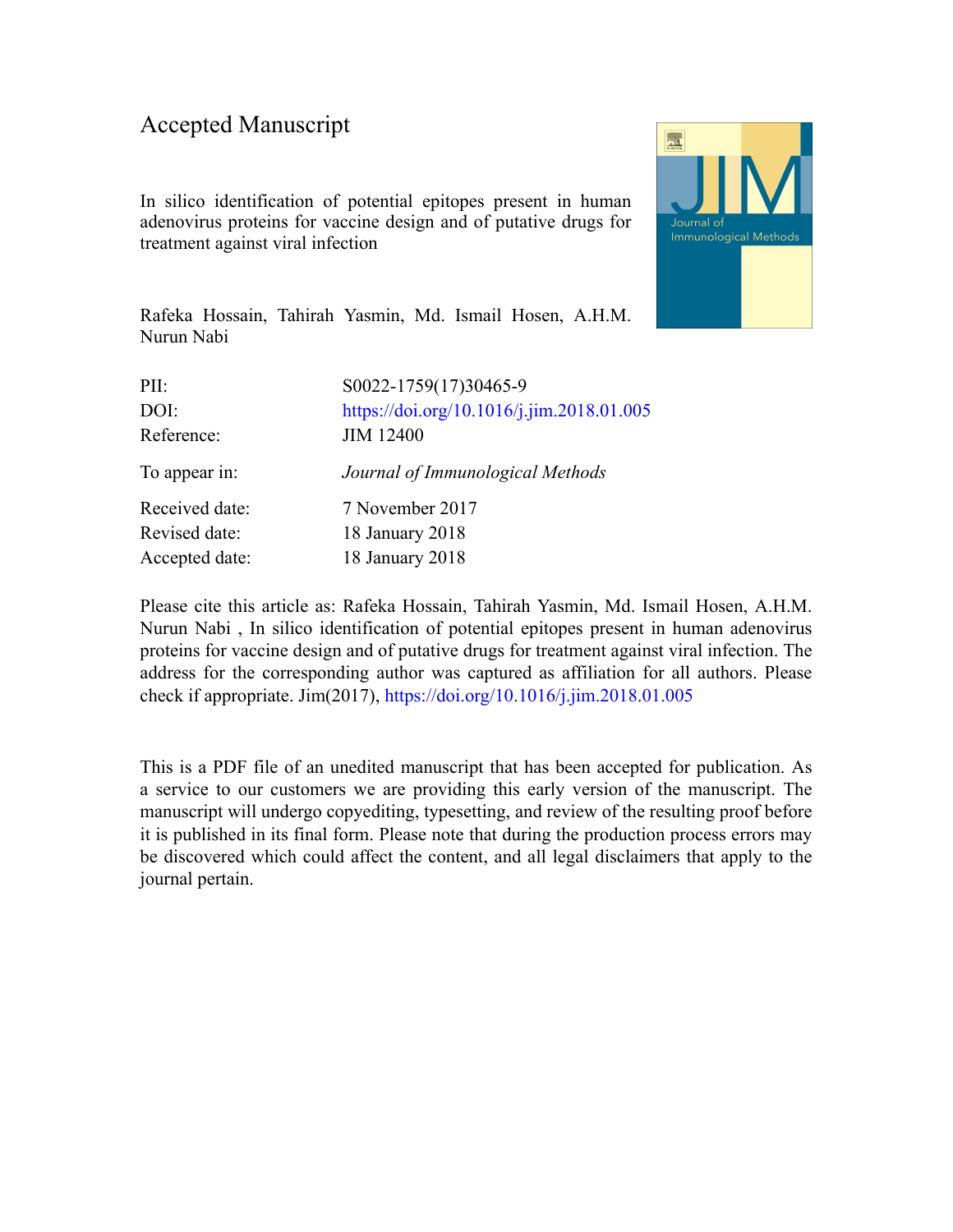## **ACCEPTED MANUSCRIPT**

## *In silico* **identification of potential epitopes present in human adenovirus proteins for vaccine design and of putative drugs for treatment against viral infection**

Rafeka Hossain, Tahirah Yasmin, Md. Ismail Hosen, A.H.M. Nurun Nabi\*

Laboratory of Population Genetics, Department of Biochemistry and Molecular Biology, University of Dhaka, Dhaka-1000, Bangladesh.

In silico approach to recognize probable epitopes and drug targets aga<br>
and the probable of the state of the state of the state of the state of the state of the state of the state of the state of the state of the state of **Short title:** *In silico* approach to recognize probable epitopes and drug targets against adenovirus

**\*Corresponding author**

A.H.M. Nurun Nabi, *PhD* Professor Department of Biochemistry and Molecular Biology University of Dhaka Dhaka-1000, Bangladesh. E-mail: nabi@du.ac.bd